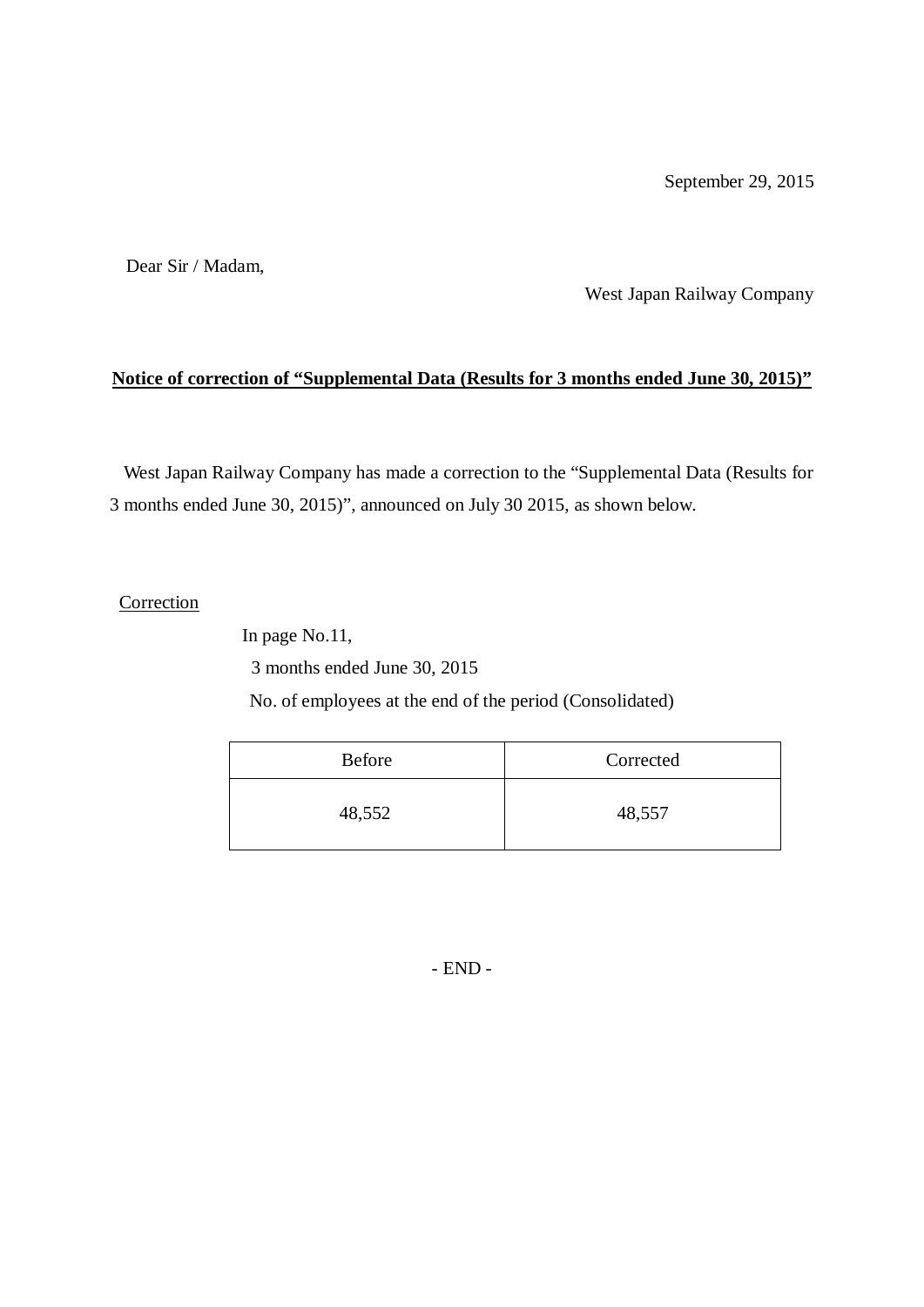# Supplemental Data

(Results for 3 months ended June 30, 2015)

July 30, 2015 West Japan Railway Company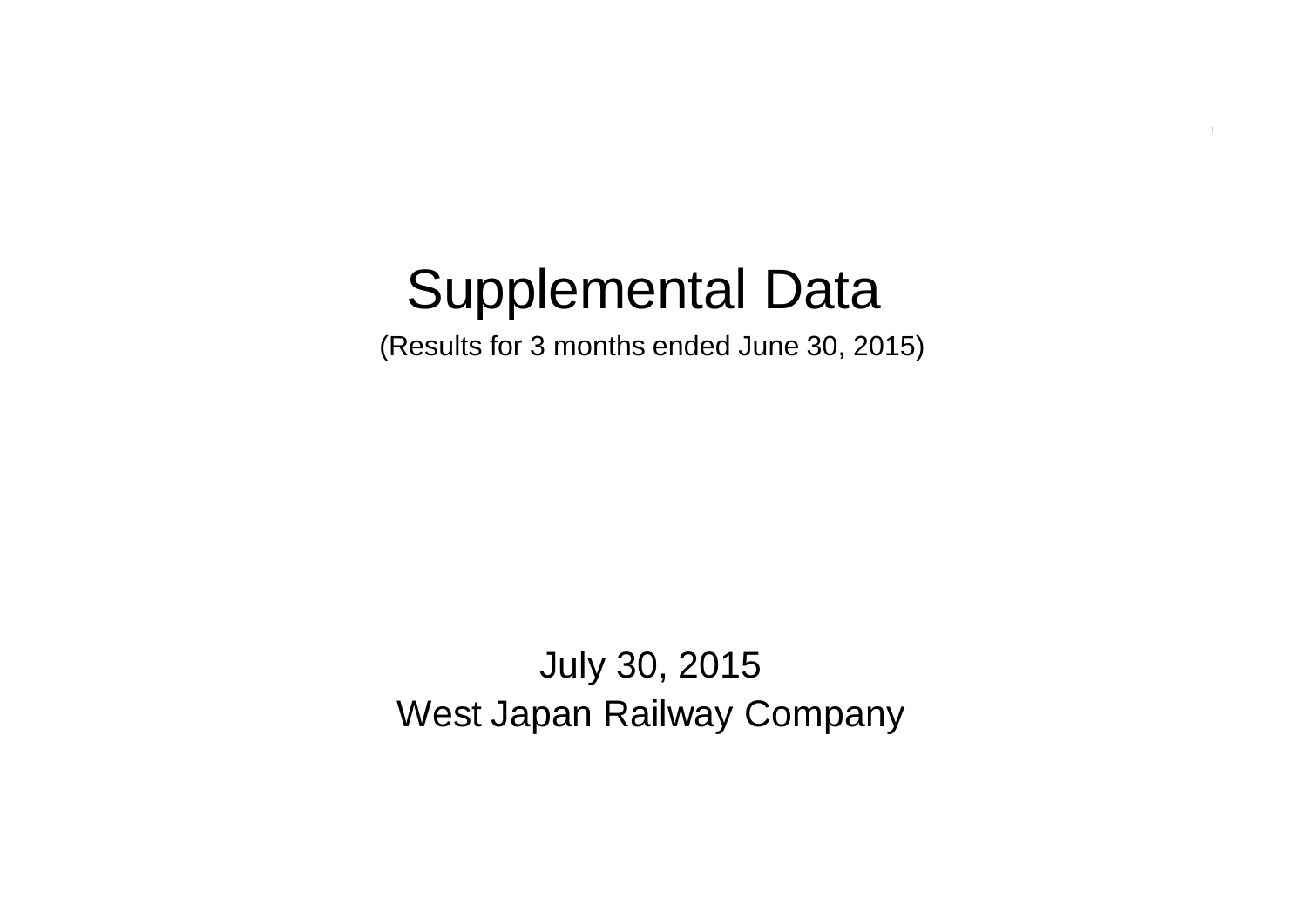

|                                            |                   |                   |                         |         |                |                              |                    |                         |         | ¥ Billions                                    |
|--------------------------------------------|-------------------|-------------------|-------------------------|---------|----------------|------------------------------|--------------------|-------------------------|---------|-----------------------------------------------|
|                                            | 3 months<br>ended | 3 months<br>ended | YoY                     |         | <b>Results</b> |                              | Forecasts FY2016/3 | YoY                     |         | <b>Difference</b><br>between the<br>forecasts |
|                                            | June 30, 2014     | June 30, 2015     | Increase/<br>(Decrease) | %       | FY2015/3       | As of April 30 As of July 30 |                    | Increase/<br>(Decrease) | %       | Increase/<br>(Decrease)                       |
|                                            | A                 | $\sf B$           | $B - A$                 | $B/A-1$ | $\mathsf{C}$   | D                            | E                  | $E-C$                   | $E/C-1$ | $E-D$                                         |
| Consolidated                               |                   |                   |                         |         |                |                              |                    |                         |         |                                               |
| <b>Operating Revenues</b>                  | 315.2             | 341.3             | 26.1                    | 8.3     | 1,350.3        | 1,391.5                      | 1,411.5            | 61.1                    | 4.5     | 20.0                                          |
| Operating Income                           | 38.3              | 51.0              | 12.6                    | 32.9    | 139.7          | 148.5                        | 162.0              | 22.2                    | 15.9    | 13.5                                          |
| <b>Recurring Profit</b>                    | 33.8              | 45.3              | 11.4                    | 33.9    | 121.9          | 130.0                        | 143.5              | 21.5                    | 17.6    | 13.5                                          |
| Profit attributable to<br>owners of parent | 28.1              | 29.6              | 1.5                     | 5.4     | 66.7           | 81.5                         | 90.5               | 23.7                    | 35.7    | 9.0                                           |
| Non-Consolidated                           |                   |                   |                         |         |                |                              |                    |                         |         |                                               |
| <b>Operating Revenues</b>                  | 213.4             | 230.8             | 17.3                    | 8.1     | 890.9          | 919.5                        | 937.5              | 46.5                    | 5.2     | 18.0                                          |
| <b>Transportation Revenues</b>             | 190.8             | 205.8             | 14.9                    | 7.8     | 797.0          | 818.0                        | 836.0              | 38.9                    | 4.9     | 18.0                                          |
| <b>Operating Expenses</b>                  | 180.5             | 187.1             | 6.6                     | 3.7     | 778.9          | 803.0                        | 808.0              | 29.0                    | 3.7     | 5.0                                           |
| Personnel costs                            | 58.4              | 57.9              | (0.5)                   | (0.9)   | 233.0          | 233.0                        | 233.0              | (0.0)                   | (0.0)   | $\overline{\phantom{a}}$                      |
| Non personnel costs                        | 78.6              | 83.0              | 4.3                     | 5.6     | 369.0          | 379.5                        | 384.5              | 15.4                    | 4.2     | 5.0                                           |
| Energy costs                               | 10.8              | 11.3              | 0.4                     | 4.1     | 45.3           | 47.0                         | 47.0               | 1.6                     | 3.7     | $\sim$                                        |
| Maintenance costs                          | 27.5              | 28.0              | 0.5                     | 1.9     | 146.7          | 146.5                        | 149.5              | 2.7                     | 1.9     | 3.0                                           |
| Miscellaneous costs                        | 40.2              | 43.6              | 3.4                     | 8.5     | 176.9          | 186.0                        | 188.0              | 11.0                    | 6.3     | 2.0                                           |
| Depreciation                               | 30.4              | 31.1              | 0.7                     | 2.4     | 126.0          | 132.0                        | 132.0              | 5.9                     | 4.7     |                                               |
| Operating Income                           | 32.9              | 43.6              | 10.6                    | 32.5    | 112.0          | 116.5                        | 129.5              | 17.4                    | 15.6    | 13.0                                          |
| <b>Recurring Profit</b>                    | 27.3              | 37.8              | 10.5                    | 38.5    | 92.1           | 98.0                         | 111.0              | 18.8                    | 20.5    | 13.0                                          |
| Net Income                                 | 17.4              | 25.0              | 7.6                     | 43.8    | 47.3           | 63.5                         | 72.5               | 25.1                    | 53.0    | 9.0                                           |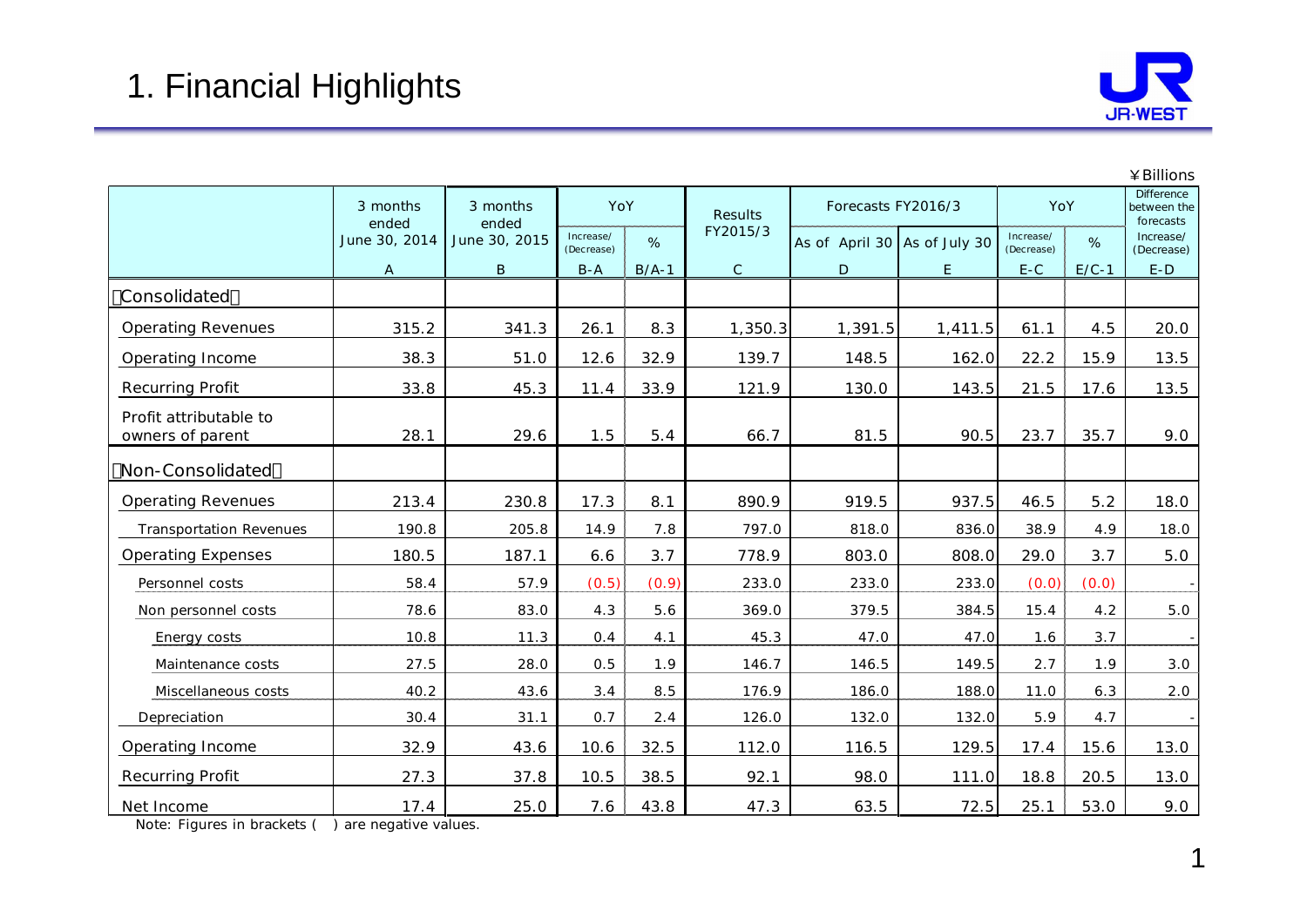#### 2. Non-Consolidated Financial Results



|                                     |                   |                   |                         | ¥ Billions |
|-------------------------------------|-------------------|-------------------|-------------------------|------------|
|                                     | 3 months<br>ended | 3 months<br>ended |                         | YoY        |
|                                     | June 30, 2014     | June 30, 2015     | Increase/<br>(Decrease) | %          |
|                                     | A                 | B                 | $B-A$                   | $B/A-1$    |
| <b>Operating Revenues</b>           | 213.4             | 230.8             | 17.3                    | 8.1        |
| Transportation revenues             | 190.8             | 205.8             | 14.9                    | 7.8        |
| Other                               | 22.5              | 24.9              | 2.4                     | 10.7       |
|                                     |                   |                   |                         |            |
| <b>Operating Expenses</b>           | 180.5             | 187.1             | 6.6                     | 3.7        |
| Personnel costs                     | 58.4              | 57.9              | (0.5)                   | (0.9)      |
| Non personnel costs                 | 78.6              | 83.0              | 4.3                     | 5.6        |
| Energy costs                        | 10.8              | 11.3              | 0.4                     | 4.1        |
| Maintenance costs                   | 27.5              | 28.0              | 0.5                     | 1.9        |
| Miscellaneous costs                 | 40.2              | 43.6              | 3.4                     | 8.5        |
| Rental payments, etc.               | 4.6               | 6.6               | 1.9                     | 42.5       |
| Taxes                               | 8.3               | 8.4               | 0.1                     | 1.6        |
| Depreciation                        | 30.4              | 31.1              | 0.7                     | 2.4        |
| Operating Income                    | 32.9              | 43.6              | 10.6                    | 32.5       |
| Non-operating revenues and expenses | (5.5)             | (5.7)             | (0.1)                   | 3.0        |
| Non-operating revenues              | 0.9               | 0.9               | (0.0)                   |            |
| Non-operating expenses              | 6.5               | 6.6               | 0.1                     |            |
| <b>Recurring Profit</b>             | 27.3              | 37.8              | 10.5                    | 38.5       |
| Extraordinary profit and loss, net  | (0.6)             | (0.6)             | (0.0)                   |            |
| Extraordinary profit                | 1.4               | 2.3               | 0.8                     |            |
| Extraordinary loss                  | 2.1               | 3.0               | 0.8                     |            |
| Net Income                          | 17.4              | 25.0              | 7.6                     | 43.8       |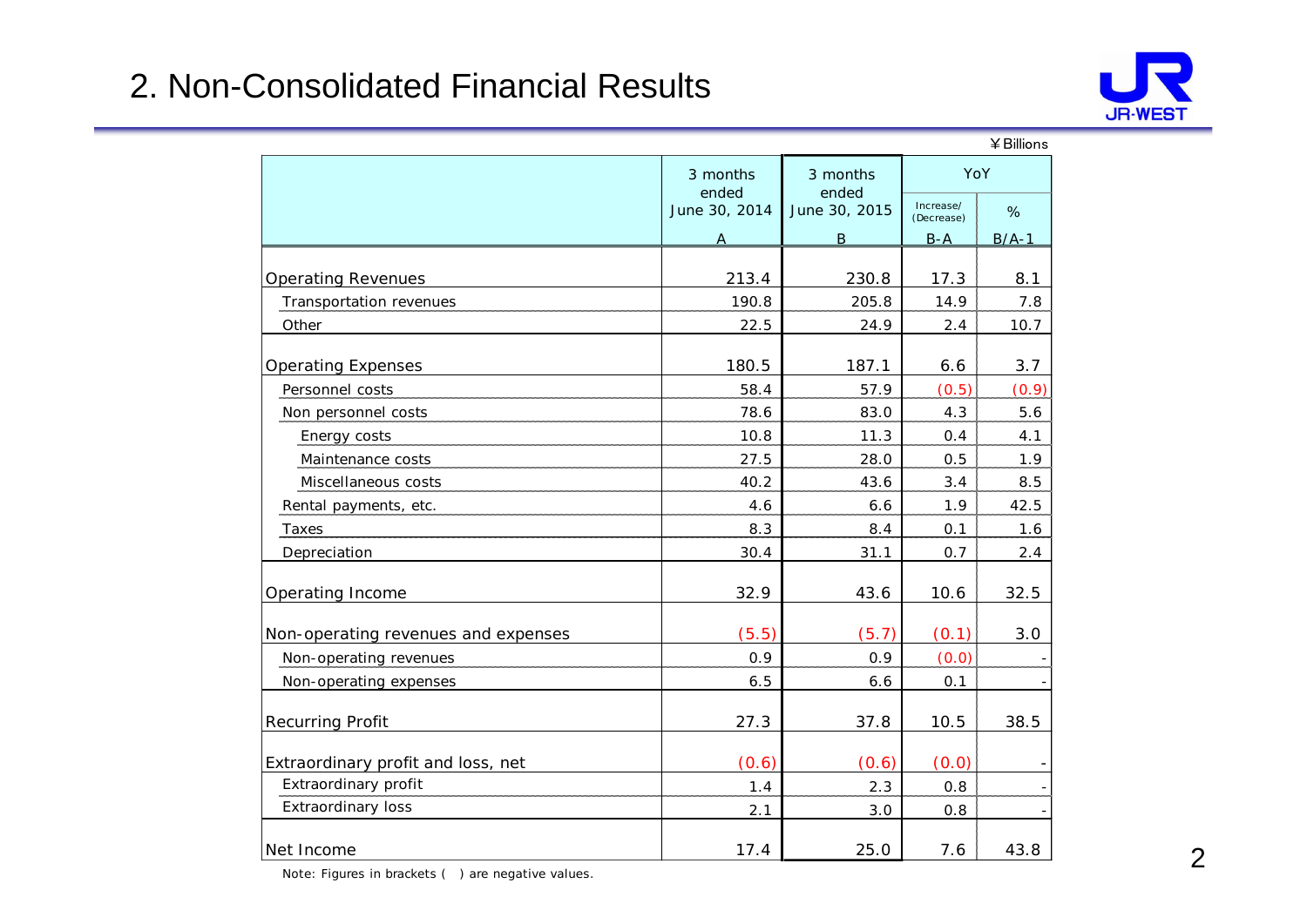## 3. Transportation Revenues and Passenger-Kilometers



|                                              | <b>Transportation Revenues</b><br>¥Billions |                                                |                    | Passenger-Kilometers |                                                | Millions of passenger-kilometers |
|----------------------------------------------|---------------------------------------------|------------------------------------------------|--------------------|----------------------|------------------------------------------------|----------------------------------|
|                                              |                                             | Results for 3 months ended June 30<br>4/1 6/30 |                    |                      | Results for 3 months ended June 30<br>4/1 6/30 |                                  |
|                                              | FY2015/3                                    | FY2016/3                                       | YoY                | FY2015/3             | FY2016/3                                       | YoY                              |
| Total                                        | 190.8                                       | 205.8                                          | 14.9<br>7.8%       | 13,683               | 14,377                                         | 693<br>5.1%                      |
| Shinkansen                                   | 88.3                                        | 104.3                                          | 15.9<br>18.1%      | 4,204                | 4,816                                          | 612<br>14.6%                     |
| <b>Commuter Passes</b>                       | 2.3                                         | 2.5                                            | 0.1<br>7.5%        | 180                  | 207                                            | 27<br>15.1%                      |
| Non-Commuter Passes                          | 85.9                                        | 101.7                                          | 15.7<br>18.4%      | 4,024                | 4,609                                          | 585<br>14.5%                     |
| <b>Conventional Lines</b>                    | 102.5                                       | 101.5                                          | (1.0)<br>$(1.0\%)$ | 9,478                | 9,560                                          | 81<br>0.9%                       |
| <b>Commuter Passes</b>                       | 36.4                                        | 36.0                                           | (0.4)<br>(1.1%)    | 5,908                | 5,987                                          | 78<br>1.3%                       |
| Non-Commuter Passes                          | 66.0                                        | 65.5                                           | (0.5)<br>(0.9%)    | 3,570                | 3,573                                          | $\overline{2}$<br>0.1%           |
| Kansai Urban Area<br>(Kyoto-Osaka-Kobe Area) | 73.1                                        | 75.3                                           | 2.1<br>3.0%        | 7,250                | 7,504                                          | 253<br>3.5%                      |
| <b>Commuter Passes</b>                       | 29.3                                        | 29.4                                           | 0.1<br>0.6%        | 4,772                | 4,899                                          | 126<br>2.7%                      |
| Non-Commuter Passes                          | 43.8                                        | 45.8                                           | 2.0<br>4.6%        | 2,477                | 2,604                                          | 127<br>5.1%                      |
| <b>Other Lines</b>                           | 29.3                                        | 26.1                                           | (3.1)<br>(10.8%)   | 2,228                | 2,056                                          | (172)<br>(7.7%)                  |
| <b>Commuter Passes</b>                       | 7.0                                         | 6.5                                            | (0.5)<br>$(8.1\%)$ | 1,135                | 1,087                                          | (47)<br>(4.2%)                   |
| Non-Commuter Passes                          | 22.2                                        | 19.6                                           | (2.5)<br>(11.6%)   | 1,092                | 968                                            | (124)<br>$(11.4\%)$              |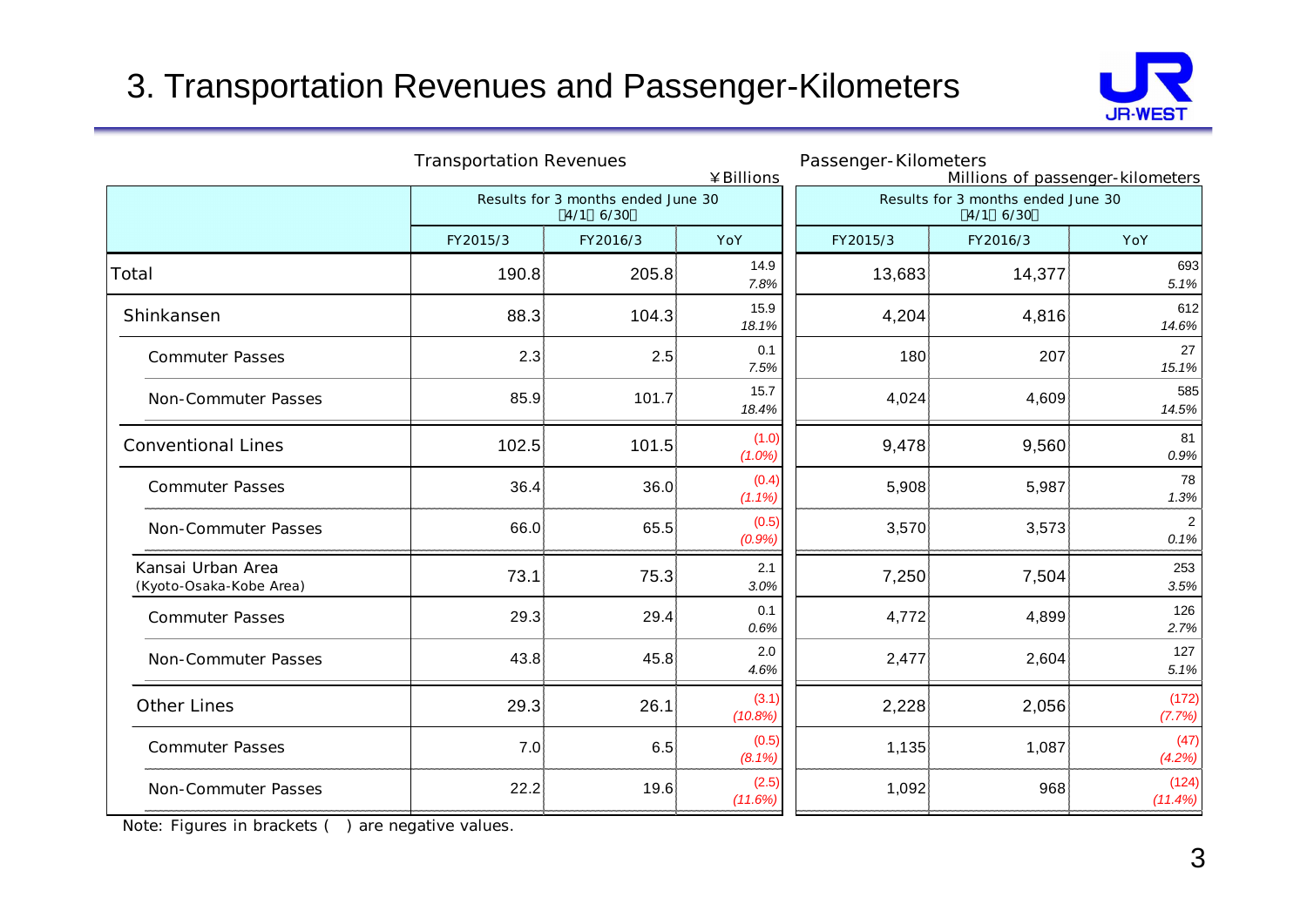## 4. Consolidated Financial Results



|                                         |                   |                   |                     | ¥ Billions |  |  |
|-----------------------------------------|-------------------|-------------------|---------------------|------------|--|--|
|                                         | 3 months<br>ended | 3 months<br>ended |                     |            |  |  |
|                                         | June 30, 2014     | June 30, 2015     |                     | %          |  |  |
|                                         | А                 | $\overline{B}$    | (Decrease)<br>$B-A$ | $B/A-1$    |  |  |
| <b>Operating Revenues</b>               | 315.2             | 341.3             | 26.1                | 8.3        |  |  |
| <b>Operating Expenses</b>               | 276.8             | 290.3             | 13.5                | 4.9        |  |  |
| Operating Income                        | 38.3              | 51.0              | 12.6                | 32.9       |  |  |
| Non-operating revenues and expenses     | (4.5)             | (5.6)             | (1.1)               | 25.0       |  |  |
| Non-operating revenues                  | 2.1               | 1.0               | (1.1)               |            |  |  |
| Non-operating expenses                  | 6.6               | 6.7               | 0.0                 |            |  |  |
| <b>Recurring Profit</b>                 | 33.8              | 45.3              | 11.4                | 33.9       |  |  |
| Extraordinary profit and loss, net      | 5.8               | (0.5)             | (6.4)               |            |  |  |
| Extraordinary profit                    | 8.4               | 2.8               | (5.5)               |            |  |  |
| Extraordinary loss                      | 2.5               | 3.4               | 0.8                 |            |  |  |
| Profit attributable to owners of parent | 28.1              | 29.6              | 1.5                 | 5.4        |  |  |
| Comprehensive Income                    | 28.6              | 31.3              | 2.6                 | 9.4        |  |  |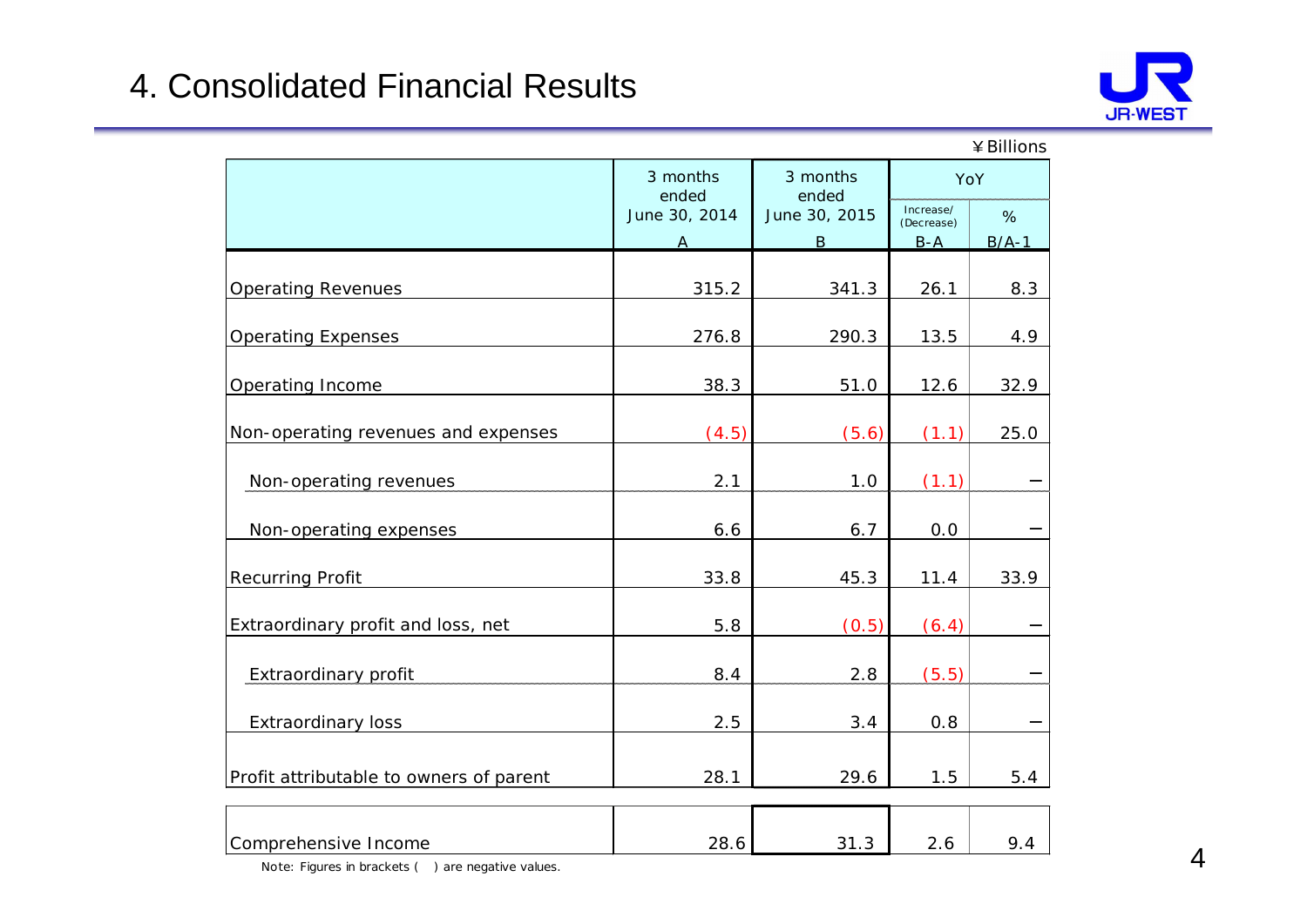## 5. Consolidated Financial Results Segment Information



|                                  |                    |                                 |                                    | ¥ BIIIIONS   |
|----------------------------------|--------------------|---------------------------------|------------------------------------|--------------|
|                                  | 3 months<br>ended  | 3 months<br>ended               | YoY                                |              |
|                                  | June 30, 2014<br>A | June 30, 2015<br>$\overline{B}$ | Increase/<br>(Decrease)<br>$B - A$ | %<br>$B/A-1$ |
| Operating Revenues* <sup>1</sup> | 315.2              | 341.3                           | 26.1                               | 8.3          |
| Transportation                   | 207.5              | 224.3                           | 16.8                               | 8.1          |
| Retail                           | 55.4               | 55.4                            | 0.0                                | 0.1          |
| Sales of goods and food services | 31.7               | 34.6                            | 2.8                                | 9.0          |
| Department Stores                | 21.6               | 18.9                            | (2.6)                              | (12.4)       |
| Real estate                      | 20.6               | 22.5                            | 1.9                                | 9.5          |
| Shopping center                  | 12.3               | 13.8                            | 1.5                                | 12.3         |
| Real estate lease and sale* $3$  | 7.8<br>0.7         | 8.2<br>0.9                      | 0.4                                | 5.5          |
| Other businesses                 | 31.6               | 38.9                            | 7.3                                | 23.4         |
| Hotel                            | 8.4                | 8.9                             | 0.4                                | 5.3          |
| Nippon Travel Agency             | 9.1                | 9.0                             | (0.1)                              | (1.5)        |
| Operating Income* <sup>2</sup>   | 38.3               | 51.0                            | 12.6                               | 32.9         |
| Transportation                   | 29.6               | 40.1                            | 10.4                               | 35.2         |
| Retail                           | 0.9                | 1.3                             | 0.4                                | 42.3         |
| Sales of goods and food services | 1.0                | 1.2                             | 0.1                                | 18.0         |
| Department Stores                | (0.1)              | 0.0                             | 0.2                                |              |
| Real estate                      | 6.9                | 7.9                             | 0.9                                | 13.7         |
| Shopping center                  | 1.9                | 2.3                             | 0.4                                | 24.0         |
| Real estate lease and sale       | 2.4                | 2.7                             | 0.2                                | 10.5         |
| Other businesses                 | 0.3                | 1.1                             | 0.8                                | 283.7        |
| Hotel                            | 0.5                | 0.7                             | 0.1                                | 28.6         |
| Nippon Travel Agency             | (0.7)              | (0.7)                           | 0.0                                |              |

Note: Figures in brackets ( ) are negative values.

 $*$ <sup>1</sup> Operating revenues are the revenues from third parties ( $=$  customers).

The breakdowns of operating revenues by each segment are the sums of revenues of major subsidiaries.

 ${}^{\ast}$ The breakdowns of operating income by each segment are the sums of incomes of major subsidiaries before eliminating internal transactions.

\*3 Figures in brackets are the sales of condominiums. Revenues from third parties) (Included in Real estate lease and sale)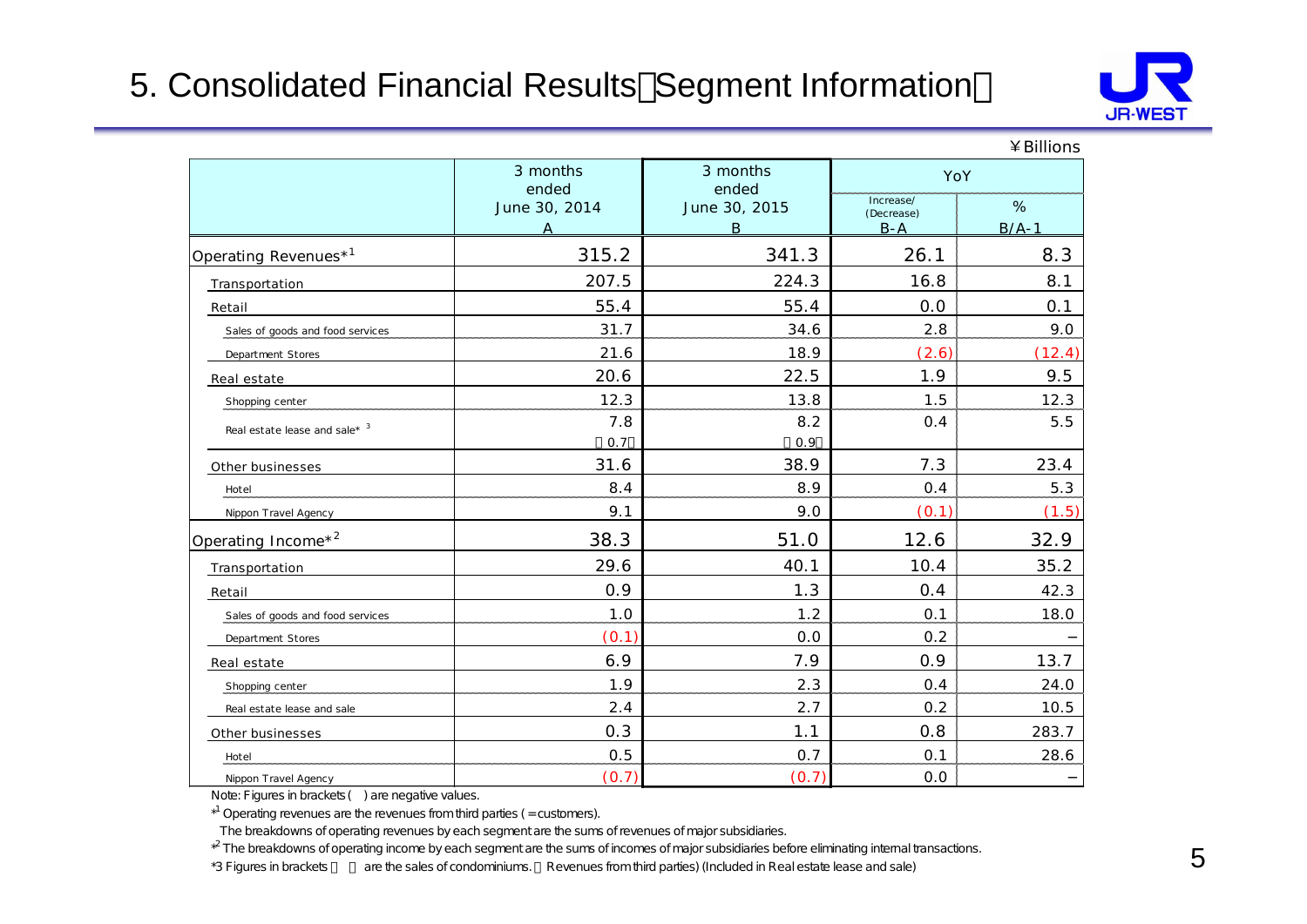## 6. Non-Consolidated Financial Forecasts



|                                     |                |                    |               |                         |         | ¥ Billions                             |
|-------------------------------------|----------------|--------------------|---------------|-------------------------|---------|----------------------------------------|
|                                     | <b>Results</b> | Forecasts FY2016/3 |               | YoY                     |         | Difference<br>between the<br>forecasts |
|                                     | FY2015/3       | As of April 30     | As of July 30 | Increase/<br>(Decrease) | $\%$    | Increase/<br>(Decrease)                |
|                                     | A              | <sub>B</sub>       | $\mathcal{C}$ | $C - A$                 | $C/A-1$ | $C - B$                                |
| <b>Operating Revenues</b>           | 890.9          | 919.5              | 937.5         | 46.5                    | 5.2     | 18.0                                   |
| Transportation revenues             | 797.0          | 818.0              | 836.0         | 38.9                    | 4.9     | 18.0                                   |
| Other                               | 93.9           | 101.5              | 101.5         | 7.5                     | 8.1     |                                        |
| <b>Operating Expenses</b>           | 778.9          | 803.0              | 808.0         | 29.0                    | 3.7     | 5.0                                    |
| Personnel costs                     | 233.0          | 233.0              | 233.0         | (0.0)                   | (0.0)   |                                        |
| Non personnel costs                 | 369.0          | 379.5              | 384.5         | 15.4                    | 4.2     | 5.0                                    |
| Energy costs                        | 45.3           | 47.0               | 47.0          | 1.6                     | 3.7     |                                        |
| Maintenance costs                   | 146.7          | 146.5              | 149.5         | 2.7                     | 1.9     | 3.0                                    |
| Miscellaneous costs                 | 176.9          | 186.0              | 188.0         | 11.0                    | 6.3     | 2.0                                    |
| Rental payments, etc.               | 18.7           | 26.5               | 26.5          | 7.7                     | 41.1    |                                        |
| Taxes                               | 32.0           | 32.0               | 32.0          | (0.0)                   | (0.0)   |                                        |
| Depreciation                        | 126.0          | 132.0              | 132.0         | 5.9                     | 4.7     |                                        |
| Operating Income                    | 112.0          | 116.5              | 129.5         | 17.4                    | 15.6    | 13.0                                   |
| Non-operating revenues and expenses | (19.8)         | (18.5)             | (18.5)        | 1.3                     | (7.0)   |                                        |
| Non-operating revenues              | 6.5            | 6.6                | 6.6           | 0.0                     |         |                                        |
| Non-operating expenses              | 26.4           | 25.1               | 25.1          | (1.3)                   |         |                                        |
| Recurring Profit                    | 92.1           | 98.0               | 111.0         | 18.8                    | 20.5    | 13.0                                   |
| Extraordinary profit and loss, net  | (4.5)          | (3.0)              | (3.0)         | 1.5                     |         |                                        |
| Extraordinary profit                | 60.6           |                    |               |                         |         |                                        |
| Extraordinary loss                  | 65.1           |                    |               |                         |         |                                        |
| Net Income                          | 47.3           | 63.5               | 72.5          | 25.1                    | 53.0    | 9.0                                    |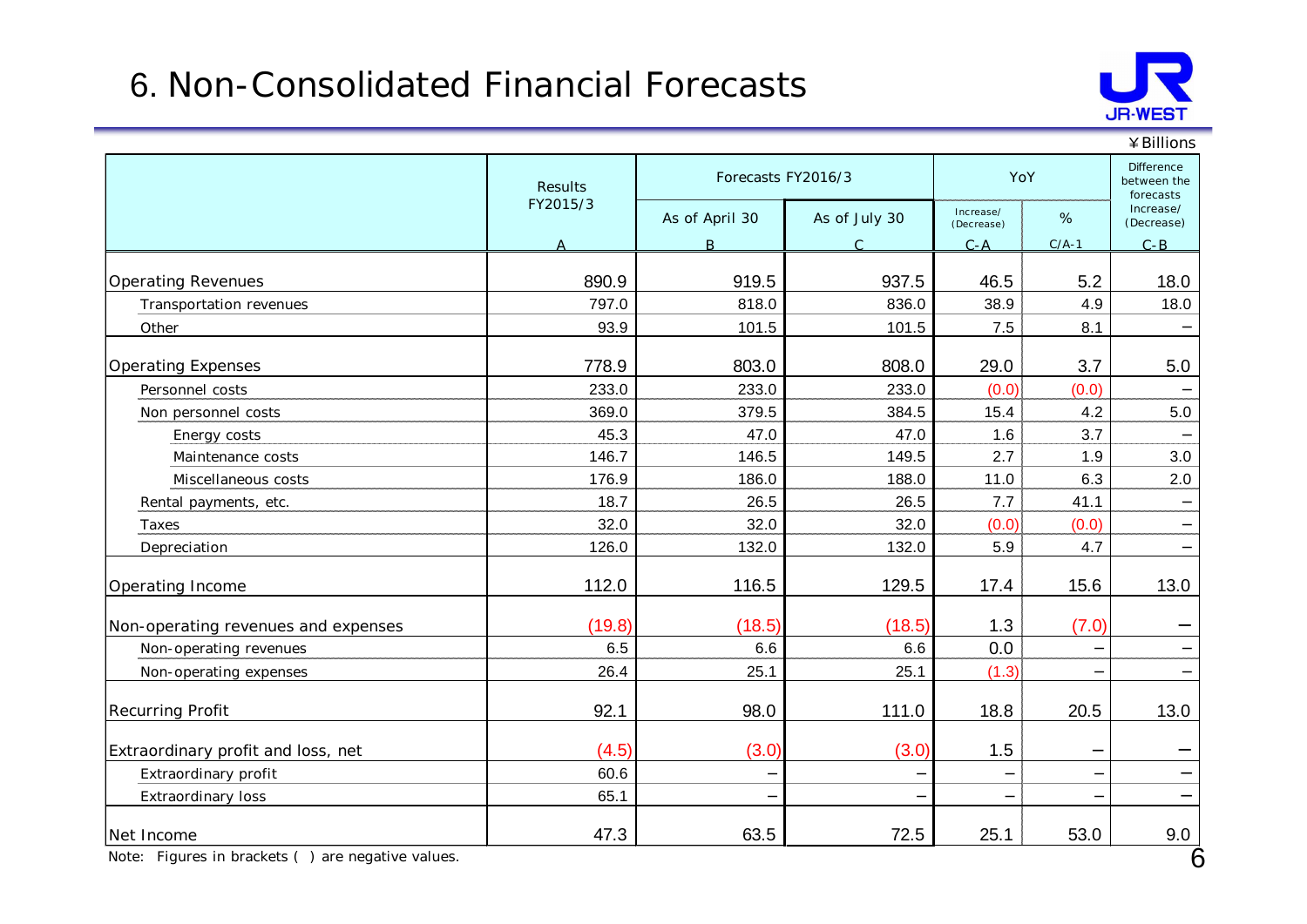

|  |                                              |                |                    |               |                         |         | ¥Billions                            |  |
|--|----------------------------------------------|----------------|--------------------|---------------|-------------------------|---------|--------------------------------------|--|
|  |                                              | <b>Results</b> | Forecasts FY2016/3 |               |                         | YoY     |                                      |  |
|  |                                              | FY2015/3       | As of April 30     | As of July 30 | Increase/<br>(Decrease) | %       | forecasts<br>Increase/<br>(Decrease) |  |
|  |                                              | A              | B                  |               | $C - A$                 | $C/A-1$ | $C - B$                              |  |
|  | Shinkansen                                   | 375.9          | 411.6              | 424.9         | 49.0                    | 13.0    | 13.2                                 |  |
|  | Kansai Urban Area<br>(Kyoto-Osaka-Kobe Area) | 296.2          | 297.6              | 300.7         | 4.4                     | 1.5     | 3.0                                  |  |
|  | Other lines                                  | 124.8          | 108.6              | 110.3         | (14.4)                  | (11.6)  | 1.6                                  |  |
|  | <b>Conventional lines</b>                    | 421.0          | 406.3              | 411.0         | (10.0)                  | (2.4)   | 4.7                                  |  |
|  | Transportation revenues                      | 797.0          | 818.0              | 836.0         | 38.9                    | 4.9     | 18.0                                 |  |

Note: Revenues from luggage transportation are omitted due to the small amount.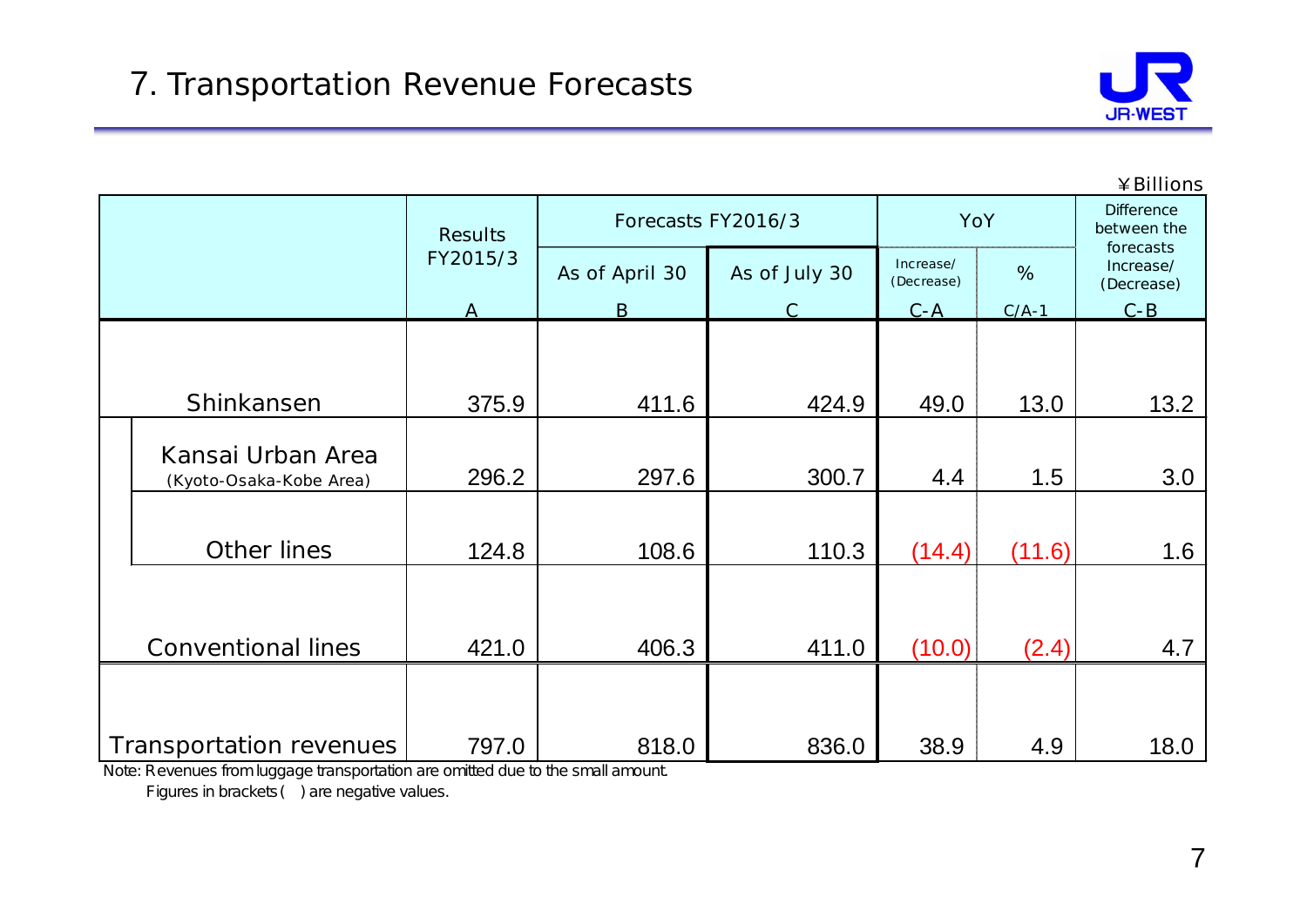

|                                         |                |                    |               |                         |         | ¥Billions                                     |
|-----------------------------------------|----------------|--------------------|---------------|-------------------------|---------|-----------------------------------------------|
|                                         | <b>Results</b> | Forecasts FY2016/3 |               |                         | YoY     | <b>Difference</b><br>between the<br>forecasts |
|                                         | FY2015/3       | As of April 30     | As of July 30 | Increase/<br>(Decrease) | $\%$    | Increase/<br>(Decrease)                       |
|                                         | $\overline{A}$ | $\mathsf{B}$       | $\mathsf{C}$  | $C - A$                 | $C/A-1$ | $C - B$                                       |
| <b>Operating Revenues</b>               | 1,350.3        | 1,391.5            | 1,411.5       | 61.1                    | 4.5     | 20.0                                          |
| <b>Operating Expenses</b>               | 1,210.5        | 1,243.0            | 1,249.5       | 38.9                    | 3.2     | 6.5                                           |
| Operating Income                        | 139.7          | 148.5              | 162.0         | 22.2                    | 15.9    | 13.5                                          |
| Non-operating revenues and expenses     | (17.7)         | (18.5)             | (18.5)        | (0.7)                   | 4.1     |                                               |
| Non-operating revenues                  | 9.0            | 7.6                | 7.6           | (1.4)                   |         |                                               |
| Non-operating expenses                  | 26.8           | 26.1               | 26.1          | (0.7)                   |         |                                               |
| <b>Recurring Profit</b>                 | 121.9          | 130.0              | 143.5         | 21.5                    | 17.6    | 13.5                                          |
| Extraordinary profit and loss, net      | 0.7            | (5.5)              | (5.5)         | (6.2)                   |         |                                               |
| Extraordinary profit                    | 69.5           |                    |               |                         |         |                                               |
| <b>Extraordinary loss</b>               | 68.7           |                    |               |                         |         |                                               |
| Profit attributable to owners of parent | 66.7           | 81.5               | 90.5          | 23.7                    | 35.7    | 9.0                                           |
| Net income per share(\)                 | 344.58         | 420.96             | 467.45        |                         |         |                                               |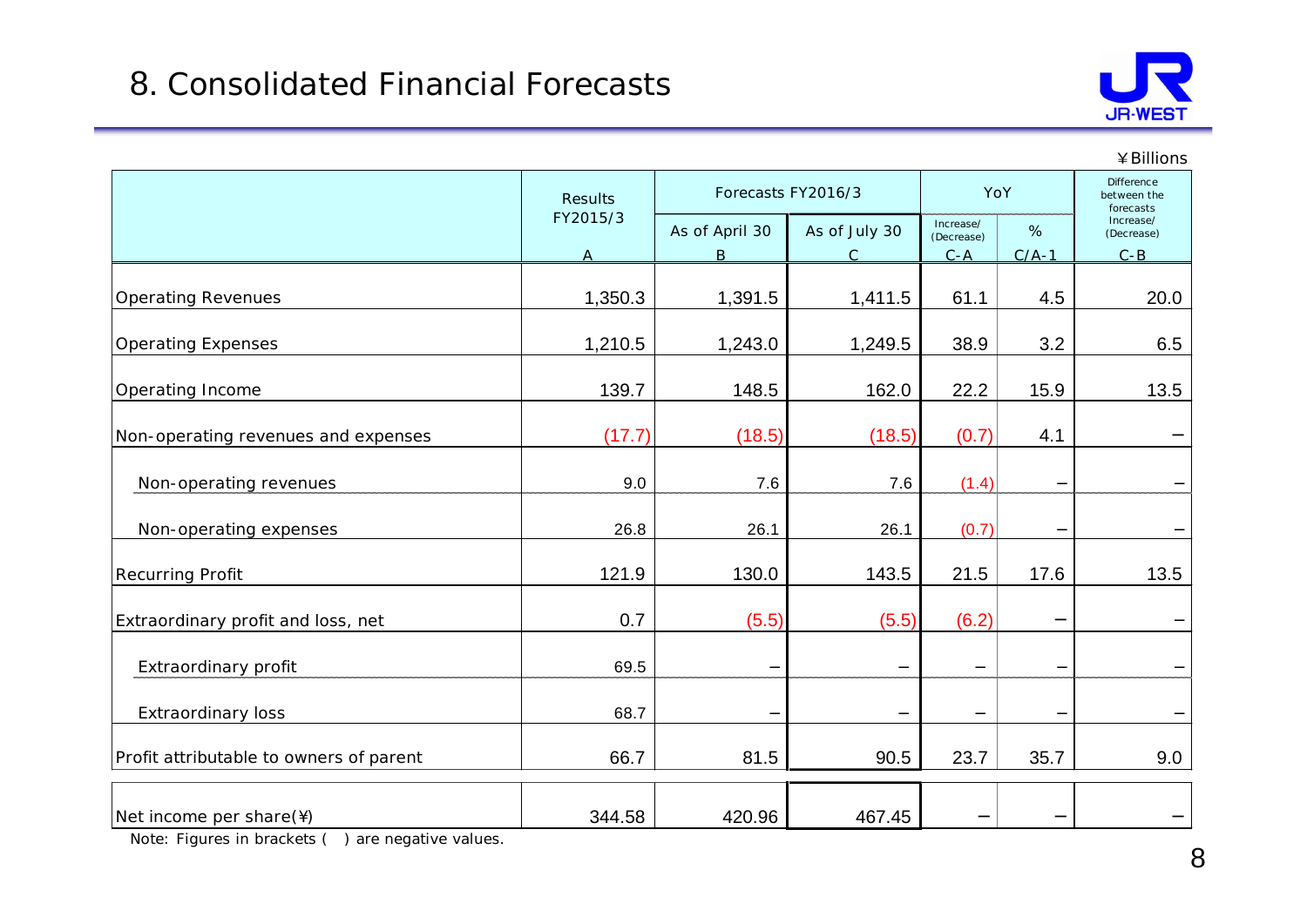

#### ¥Billions

|                                  | <b>Results</b> | Forecasts FY2016/3  |               | YoY                                |              | Difference<br>between the<br>forecasts |
|----------------------------------|----------------|---------------------|---------------|------------------------------------|--------------|----------------------------------------|
|                                  | FY2015/3<br>A  | As of April 30<br>B | As of July 30 | Increase/<br>(Decrease)<br>$C - A$ | %<br>$C/A-1$ | Increase/<br>(Decrease)<br>$C - B$     |
| Operating Revenues <sup>*1</sup> | 1,350.3        | 1,391.5             | 1,411.5       | 61.1                               | 4.5          | 20.0                                   |
| Transportation                   | 868.4          | 895.6               | 913.6         | 45.1                               | 5.2          | 18.0                                   |
| Retail                           | 220.1          | 227.0               | 229.0         | 8.8                                | 4.0          | 2.0                                    |
| Sales of goods and food services | 133.6          | 139.2               | 141.2         | 7.5                                | 5.7          | 2.0                                    |
| Department Stores                | 78.2           | 80.2                | 80.2          | 1.9                                | 2.5          |                                        |
| Real estate                      | 87.2           | 102.6               | 102.6         | 15.3                               | 17.7         |                                        |
| Shopping center                  | 50.6           | 56.2                | 56.2          | 5.5                                | 10.9         |                                        |
| Real estate lease and sale $x^2$ | 34.7           | 44.7                | 44.7          | 9.9                                | 28.5         |                                        |
|                                  | 5.8            | 15.3                | 15.3          |                                    |              |                                        |
| Other businesses                 | 174.4          | 166.3               | 166.3         | (8.1)                              | (4.7)        |                                        |
| Hotel                            | 34.8           | 34.8                | 35.3          | 0.4                                | 1.2          | 0.5                                    |
| Nippon Travel Agency             | 42.5           | 43.4                | 42.9          | 0.3                                | 0.9          | (0.5)                                  |
| Operating Income                 | 139.7          | 148.5               | 162.0         | 22.2                               | 15.9         | 13.5                                   |
| Transportation                   | 100.6          | 103.3               | 116.3         | 15.6                               | 15.5         | 13.0                                   |
| Retail                           | 1.5            | 4.1                 | 4.6           | 3.0                                | 187.9        | 0.5                                    |
| Real estate                      | 25.1           | 30.3                | 30.3          | 5.1                                | 20.3         |                                        |
| Other businesses                 | 15.6           | 14.0                | 14.0          | (1.6)                              | (10.4)       | $\blacksquare$                         |

Note: Figures in brackets( ) are negative values.

 $*$ <sup>1</sup> Operating revenues are the revenues from third parties (= customers).

The breakdowns of operating revenues by each segment are the sums of revenues of major subsidiaries.

 $*^2$  Figures in brackets are the sales of condominiums. (Revenues from third parties) (Included in Real estate lease and sale)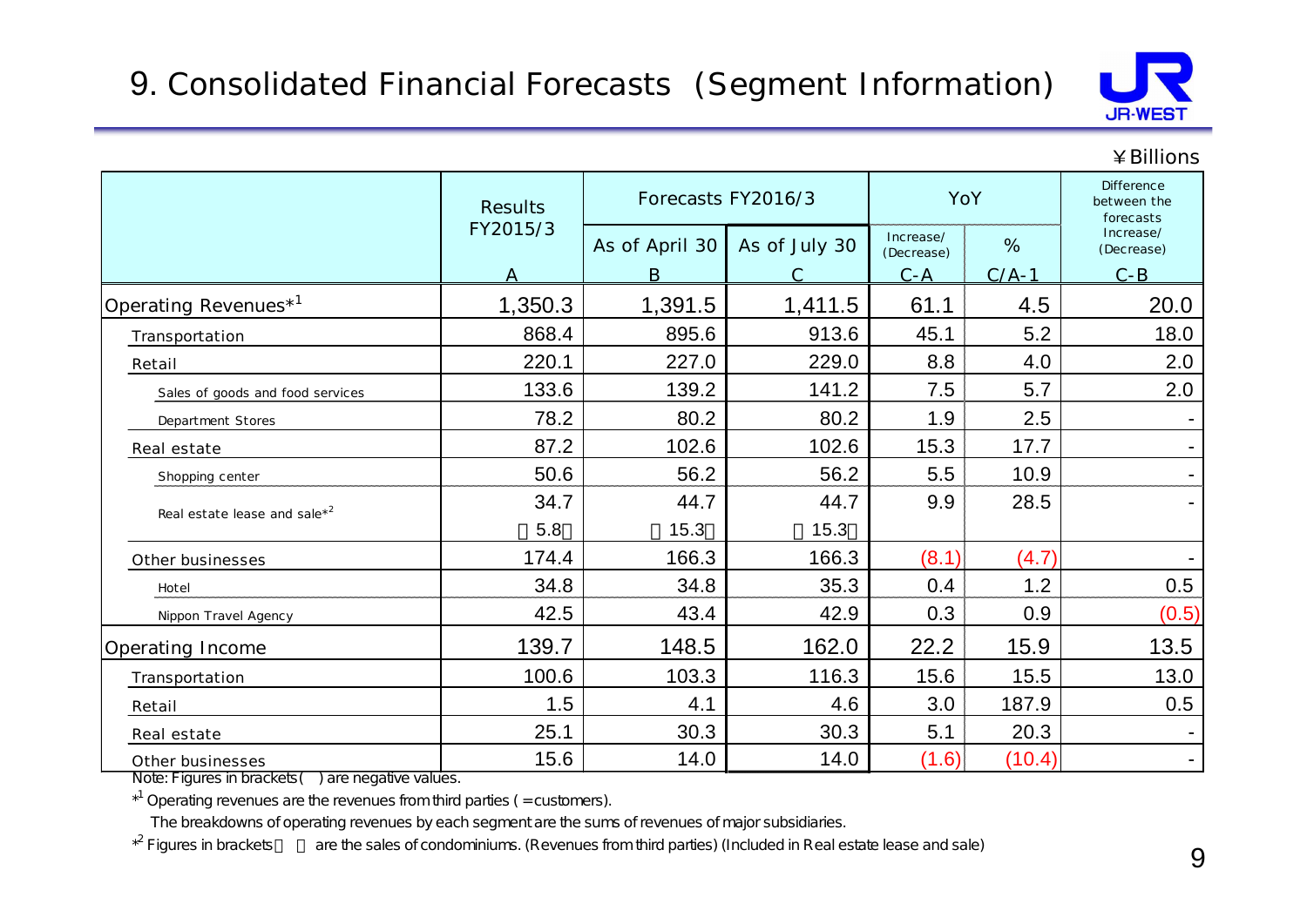

¥Billions

|                                                            | As of March 31,<br>2015 | As of June 30,<br>2015 | <b>Difference</b><br>increase/<br>(decrease) |  |
|------------------------------------------------------------|-------------------------|------------------------|----------------------------------------------|--|
|                                                            | $\mathsf{A}$            | B                      | $B-A$                                        |  |
| <b>Assets</b>                                              | 2,786.4                 | 2,735.9                | (50.4)                                       |  |
| Liabilities                                                | 1,939.7                 | 1,870.7                | (69.0)                                       |  |
| Net assets                                                 | 846.7                   | 865.2                  | 18.5                                         |  |
| Balance of Long-term Debt and<br>Payables at the end of FY | 1,004.2                 | 1,022.6                | 18.3                                         |  |
| Average interest rate %                                    | 2.40                    | 2.39                   | (0.01)                                       |  |
| Shinkansen Purchase Liability                              | 167.6                   | 167.6                  |                                              |  |
| Average interest rate %                                    | 6.05                    | 6.05                   |                                              |  |
| <b>Bonds</b>                                               | 479.9                   | 479.9                  | 0.0                                          |  |
| Average interest rate %                                    | 2.08                    | 2.08                   |                                              |  |
| Equity ratio $(\%)$                                        | 28.8                    | 30.0                   | 1.2                                          |  |
| Net assets per share $(*)$                                 | 4,138.65                | 4,232.83               | 94.18                                        |  |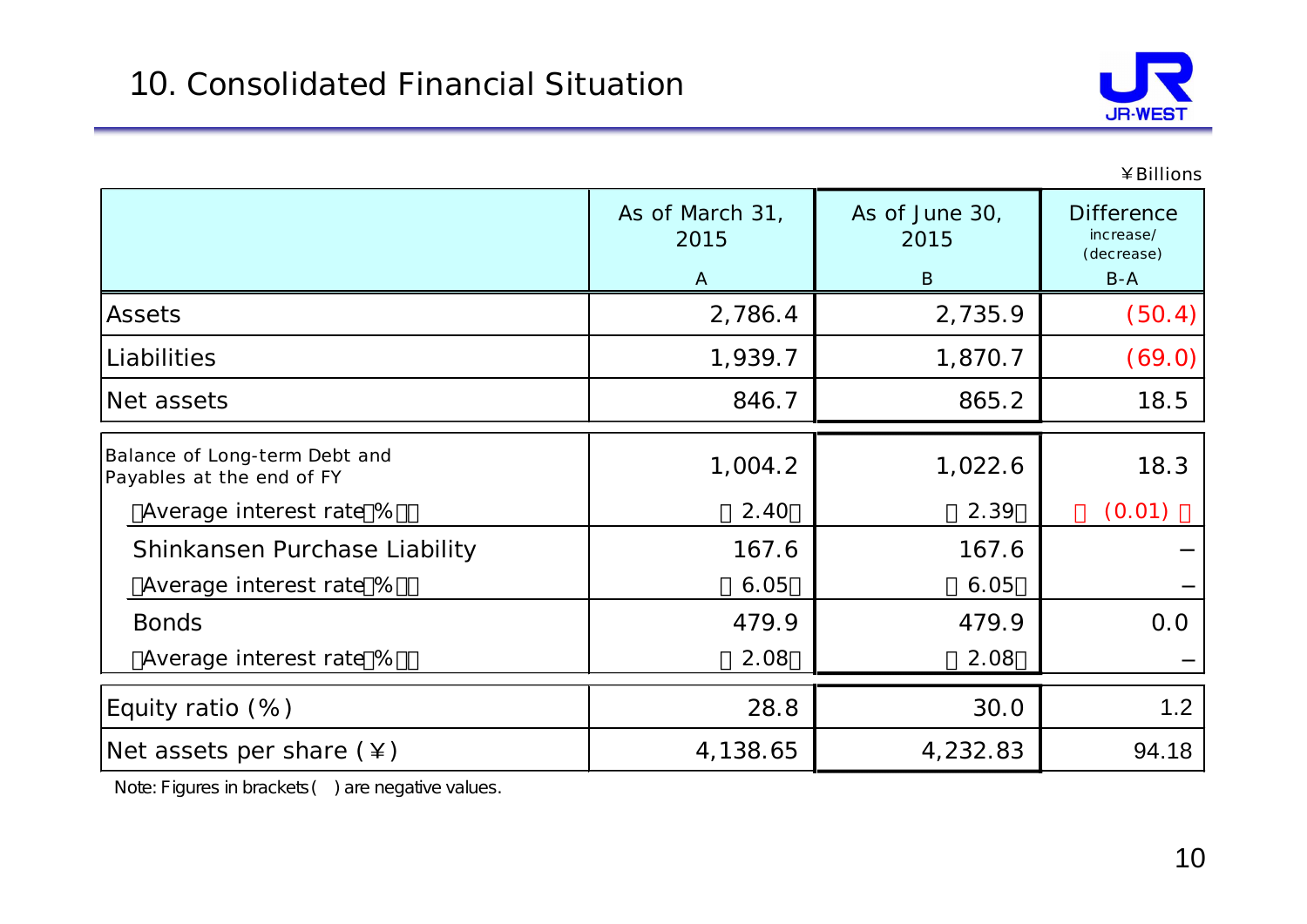

Persons, ¥Billions

|                                                     | 3 months ended<br>June 30, 2014 | 3 months ended<br>June 30, 2015 | <b>Results</b><br>FY2015/3 | Forecasts<br>FY2016/3<br>As of July 30 |
|-----------------------------------------------------|---------------------------------|---------------------------------|----------------------------|----------------------------------------|
| ROA (%, Consolidated)                               | 1.4                             | 1.8                             | 5.1                        | 5.8                                    |
| ROE (%, Consolidated)                               | 3.6                             | 3.7                             | 8.4                        | 10.9                                   |
| EBITDA Consolidated *                               | 74.2                            | 87.9                            | 289.3                      | 320.5                                  |
| Depreciation (Consolidated)                         | 35.8                            | 36.9                            | 149.5                      | 158.5                                  |
| Capital Expenditure<br>(Consolidated, own fund)     | 37.1                            | 31.6                            | 225.6                      | 231.0                                  |
| Capital Expenditure<br>(Non-consolidated, own fund) | 27.7                            | 27.3                            | 186.4                      | 199.0                                  |
| Safety related capital expenditure                  | 10.9                            | 19.2                            | 90.2                       | 123.0                                  |
| Dividends per share $(*)$                           | $\overline{\phantom{a}}$        | $\qquad \qquad -$               | 125                        | 130                                    |

|                                       | 3 months ended<br>June 30, 2014 |                  | 3 months ended<br>June 30, 2015 |                  | <b>Results</b><br>FY2015/3 |                  | Forecasts<br>FY2016/3<br>As of July 30 |                  |
|---------------------------------------|---------------------------------|------------------|---------------------------------|------------------|----------------------------|------------------|----------------------------------------|------------------|
|                                       | Consolidated                    | Non-Consolidated | Consolidated                    | Non-Consolidated | Consolidated               | Non-Consolidated | Consolidated                           | Non-Consolidated |
| No. of employees at the end of period | 48,924                          | 27,887           | 48,557                          | 27,342           | 47,565                     | 26,886           |                                        |                  |
| Financial Expenses, net               | (6.2)                           | (5.7)            | (5.8)                           | (5.3)            | (24.9)                     | (24.3)           | (24.0)                                 | (23.1)           |
| Interest and dividend income          | 0.2                             | 0.7              | 0.1                             | 0.6              | 0.9                        | 1.4              | 0.6                                    | 1.3              |
| Interest expenses                     | 6.4                             | 6.4              | 6.0                             | 6.0              | 25.8                       | 25.7             | 24.6                                   | 24.5             |

Note: Figures in brackets ( ) are negative values.

\* EBITDA = Operating Income Depreciation